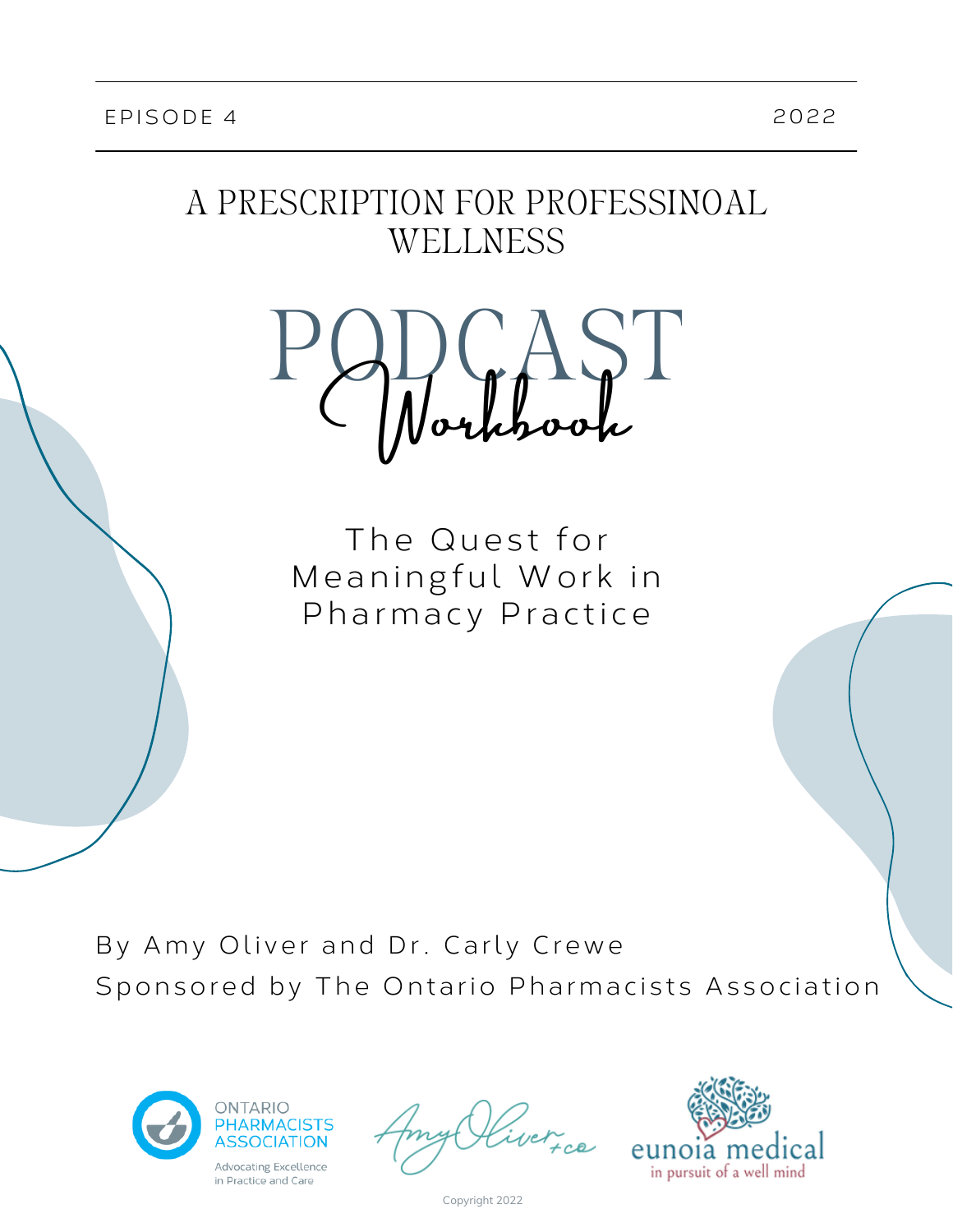A Message From

# THE ONTARIO PHARMACISTS ASSOCIATION

The Ontario Pharmacists Association (OPA) is pleased to present this 8 episode podcast series entitled 'A Prescription for Professional Wellness'.

OPA recognizes the need to support the wellness and engagement of the pharmacy community. Pharmacy professionals spend day in and day out being active members of our patient's care teams and giving so much in order to promote the health and wellbeing of others. Now, more than ever, we need to focus on taking care of each other, and ourselves so that we can move from surviving as a profession to thriving.

The past two years have been the most demanding of the pharmacy profession and of society. We are proud of the work you have done and the contributions you have made. This along with a clear awareness that frontline pharmacy providers have sacrificed many things, including pieces of themselves, to continue to serve our communities.

This podcast is one of the initiatives OPA is putting forth to help promote professional wellness, prevent burnout, and move forward fully engaged in the meaningful work of all pharmacy professionals as we strive to serve our communities now, and into the future.





P AGE 2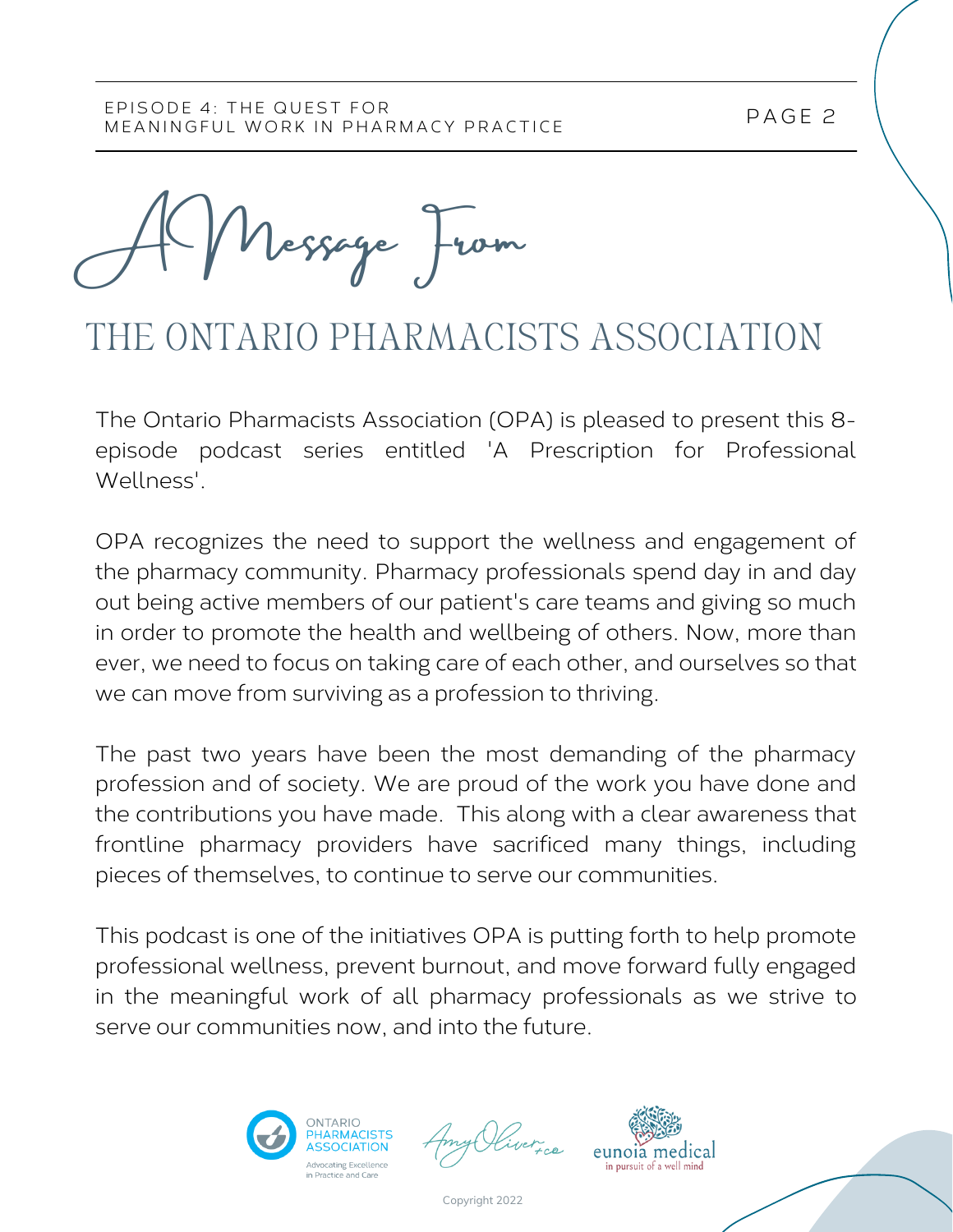Personal Reflection: C

What do you NEED from your work:

Physically?

Emotionally?

Financially?

Professionally?

Location?

Safety?



)<br>Ver<sub>t ce</sub>

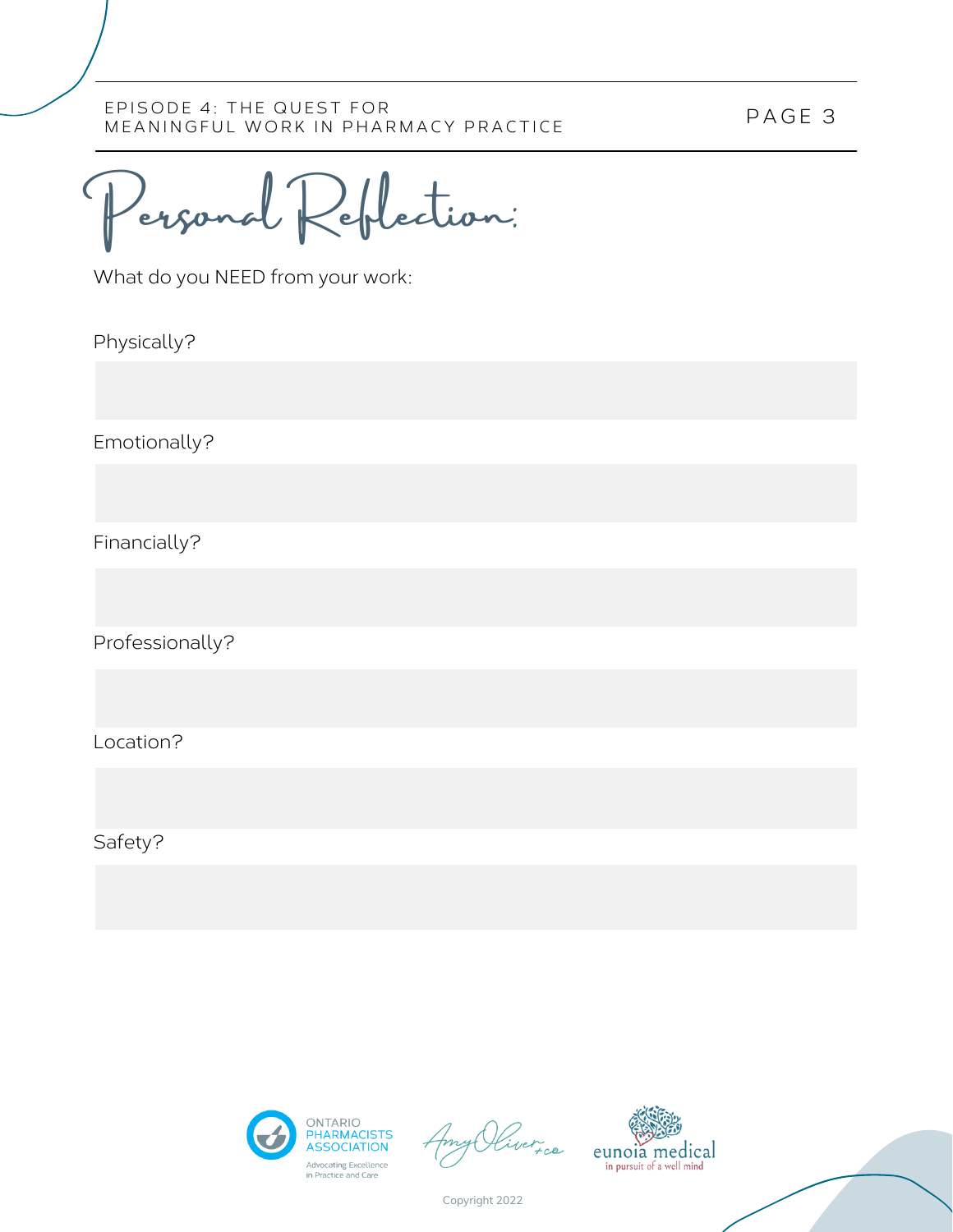Are the needs you have being met? If not, what shifts would be needed to make you feel differently? If they are being met, what would take them from good to great?

If every time someone asked you "What do you do?" they instead asked you "What do you love in your work?" – how would you respond?



n<br>FCO

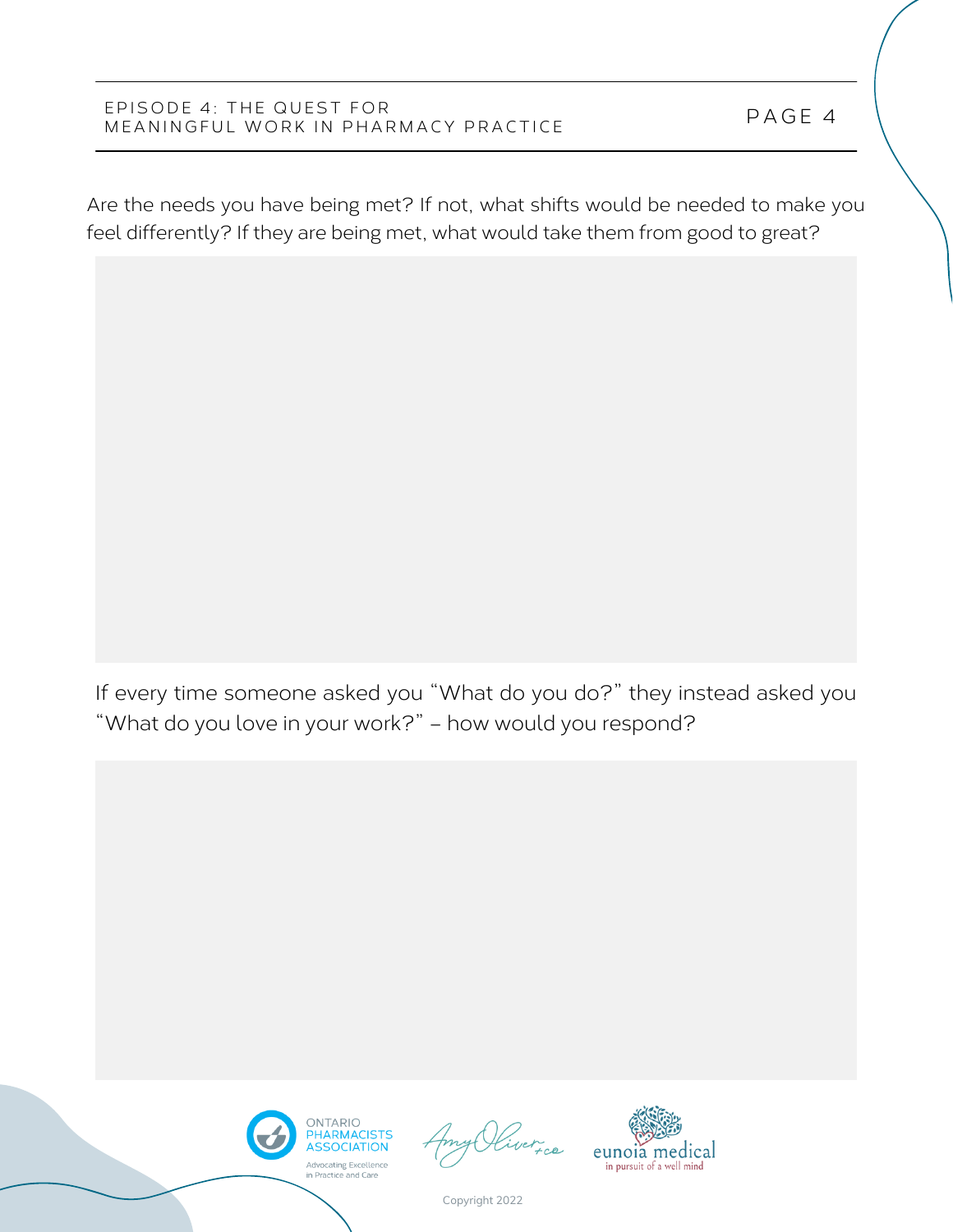### P AGE 5



### Your Reflections:



Copyright 2022

Advocating Excellence<br>in Practice and Care

eunoia medical

in pursuit of a well mind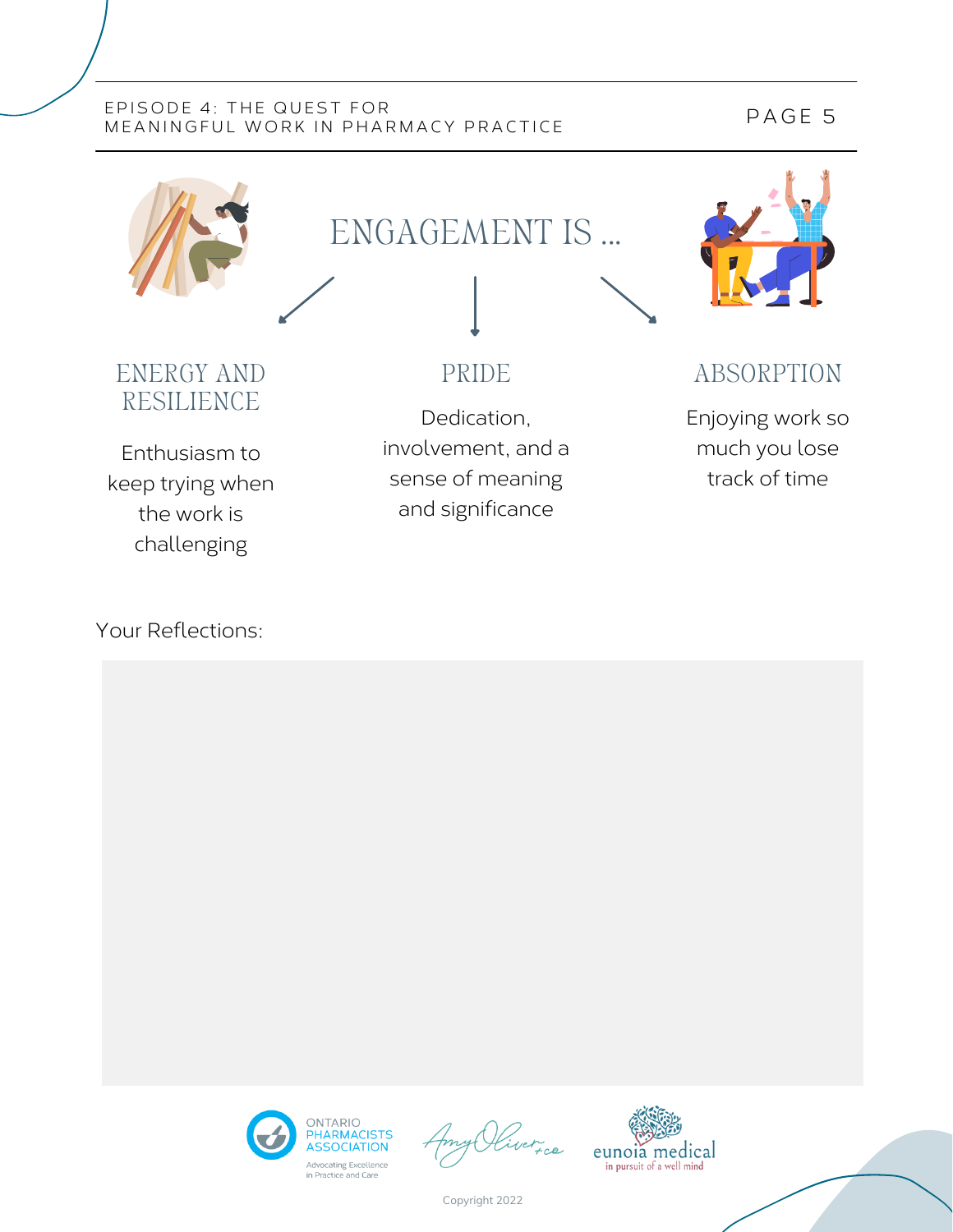# LEADING WITH VALUES

Our values drive our behaviours and thoughts. Doing some deep internal work towards values-based leadership is powerful.

Check the values that mean the most to you.

| <b>ACCEPTANCE</b>     | <b>HFAI TH</b>        |
|-----------------------|-----------------------|
| <b>ACCESSIBILITY</b>  | <b>HONESTY</b>        |
| ACCOMPLISHMENT        | <b>INDIVIDUALITY</b>  |
| <b>ACCOUNTABILITY</b> | <b>INTEGRITY</b>      |
| CARE                  | <b>JUSTICE</b>        |
| <b>CHARITY</b>        | <b>OPTIMISM</b>       |
| COLLABORATION         | PERSEVERANCE          |
| <b>COMPASSION</b>     | <b>RESOLVE</b>        |
| <b>COMMUNITY</b>      | <b>RESPECT</b>        |
| COMPETENCE            | <b>RESPONSIBILITY</b> |
| CONNECTION            | <b>SERVICE</b>        |
| <b>COOPERATION</b>    | <b>STRENGTH</b>       |
| DEPENDABILITY         | <b>STRUCTURE</b>      |
| <b>DISCIPLINE</b>     | <b>SUSTAINABILITY</b> |
| <b>EMPATHY</b>        | <b>THOUGHTFULNESS</b> |
| <b>EQUALITY</b>       | <b>TRUST</b>          |
| ETHICAL BEHAVIOUR     | <b>TRUTH</b>          |
| <b>FAIRNESS</b>       | OTHER:                |



n<br>Fce

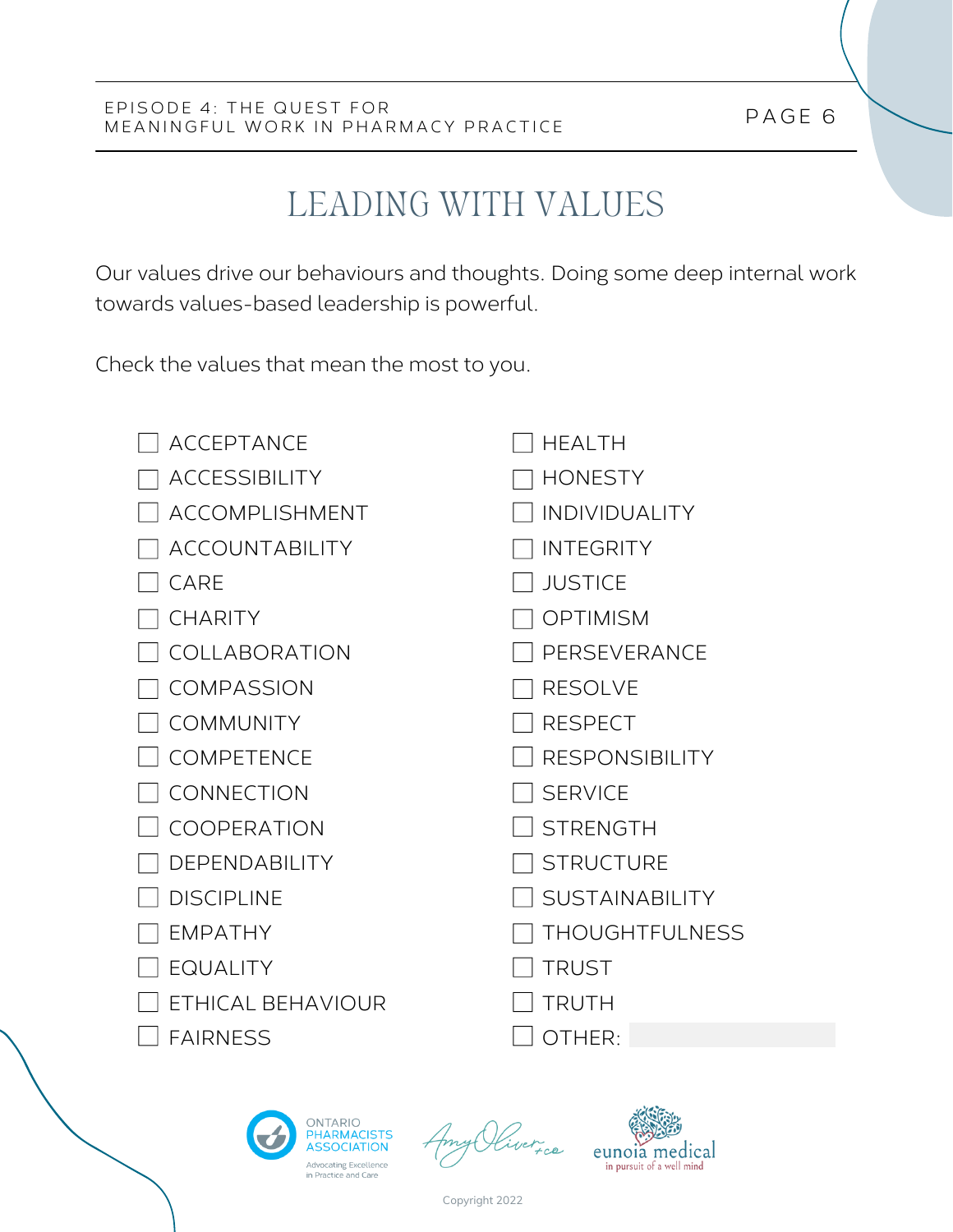## PERSONAL VALUES STATEMENT

Example:

"I value the opportunity to collaborate with members of my community, serve others, and work towards financial independence for everyone"

Create your personal values statement using some of the values you chose on the past page.



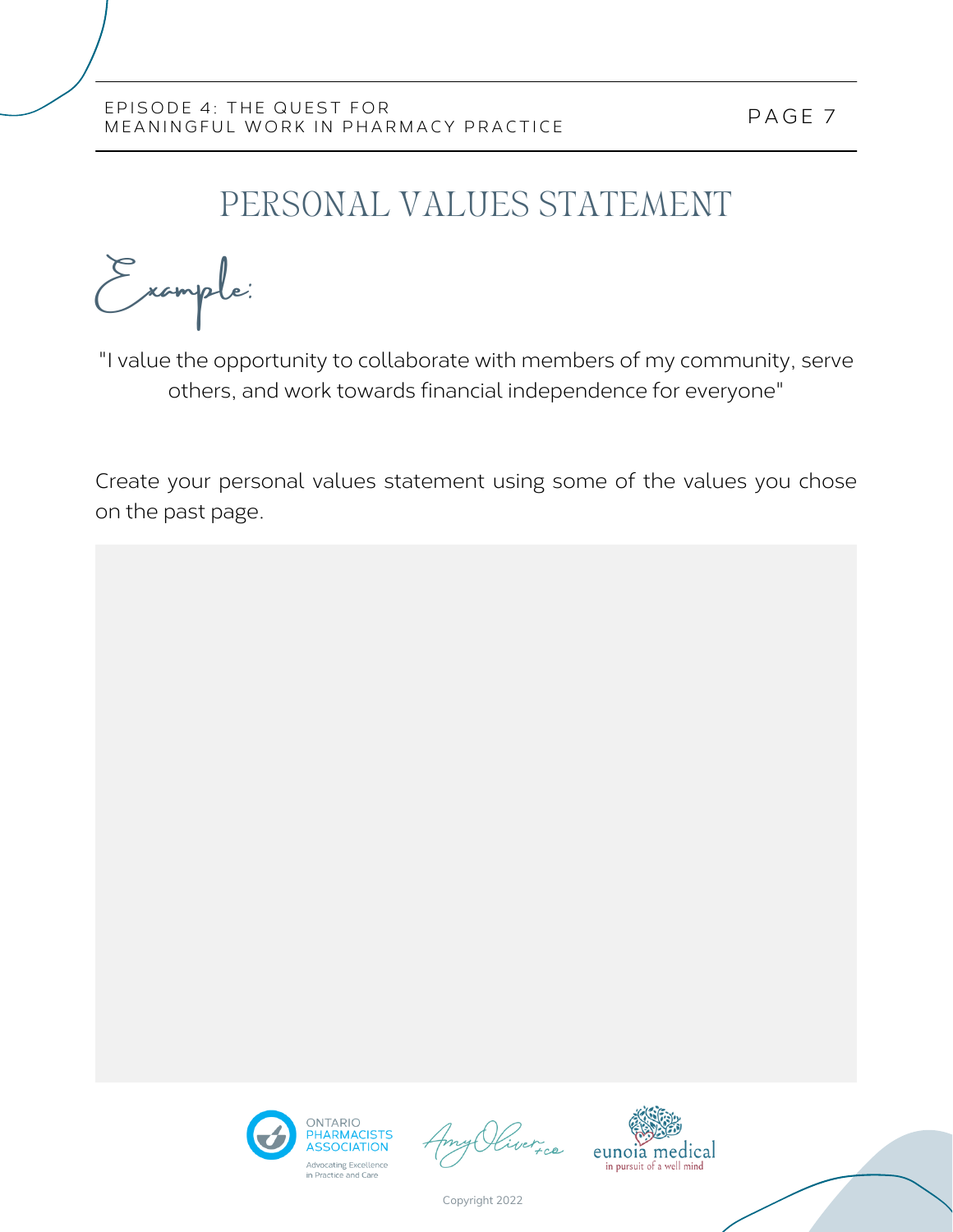# PERSONAL MISSION:

This is a statement of direction that guides your actions. Your mission statement should incorporate your values and broad goals.

Consider the following reflection questions when drafting your statement.

- WHAT ARE MY VALUES? 1.
- WHAT IS MY PURPOSE? 2.
- WHAT IS MY ULTIMATE PERSONAL GOAL? 3.
- WHAT IS MY ULTIMATE PROFESSIONAL GOAL? 4.
- WHAT DO I ENJOY MOST? 5.
- 6. HOW AND WHERE DO I MAKE THE MOST IMPACT?
- 7. WHAT DO I WANT MY LEGACY TO BE?
- 8. WHAT ACTIONS CAN I TAKE?



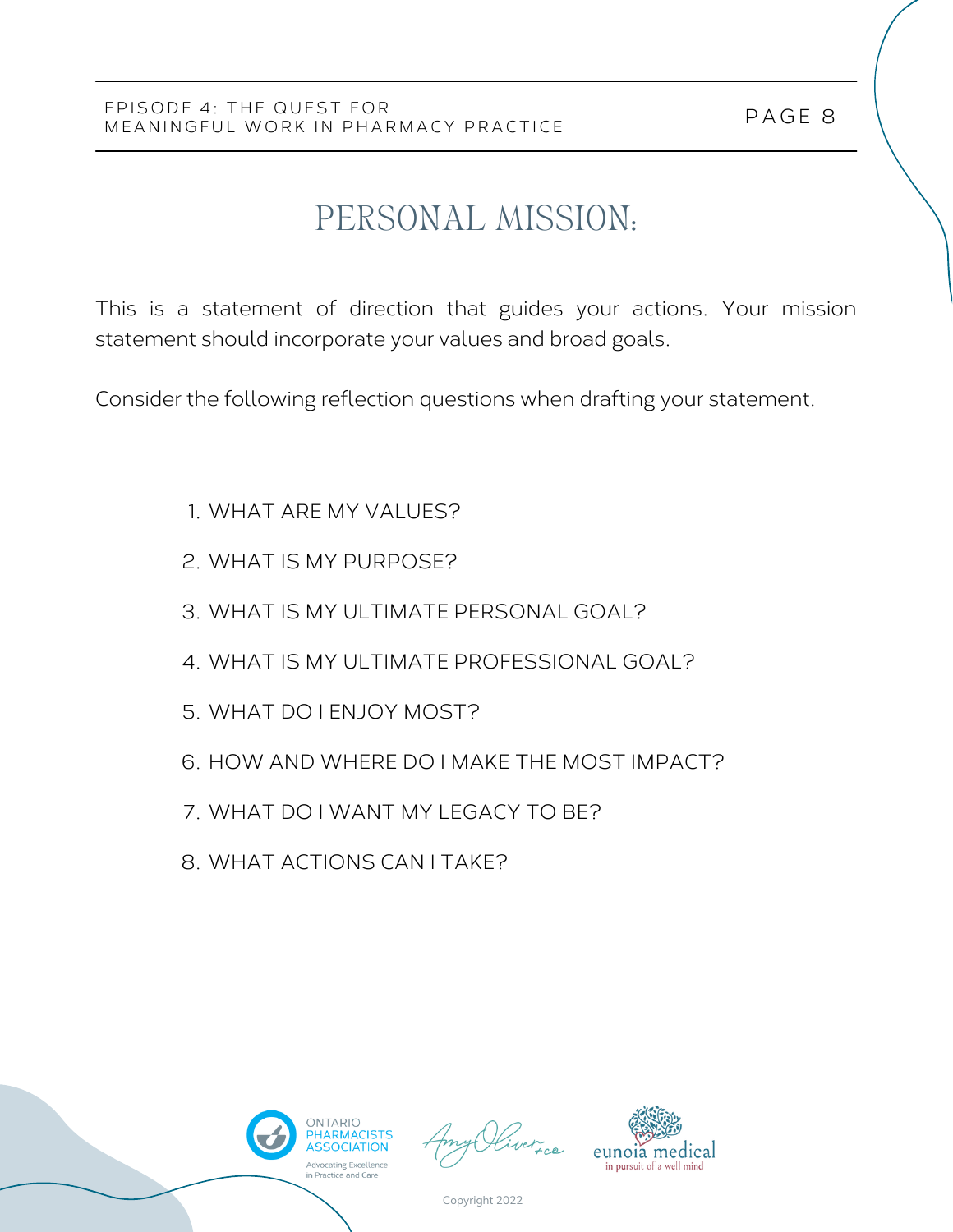# PERSONAL MISSION STATEMENT

Example:

"My personal mission is to improve the financial literacy of my community by offering dependable, respectful, and accessible financial education services to low income and underprivileged populations"

Create your personal mission statement.





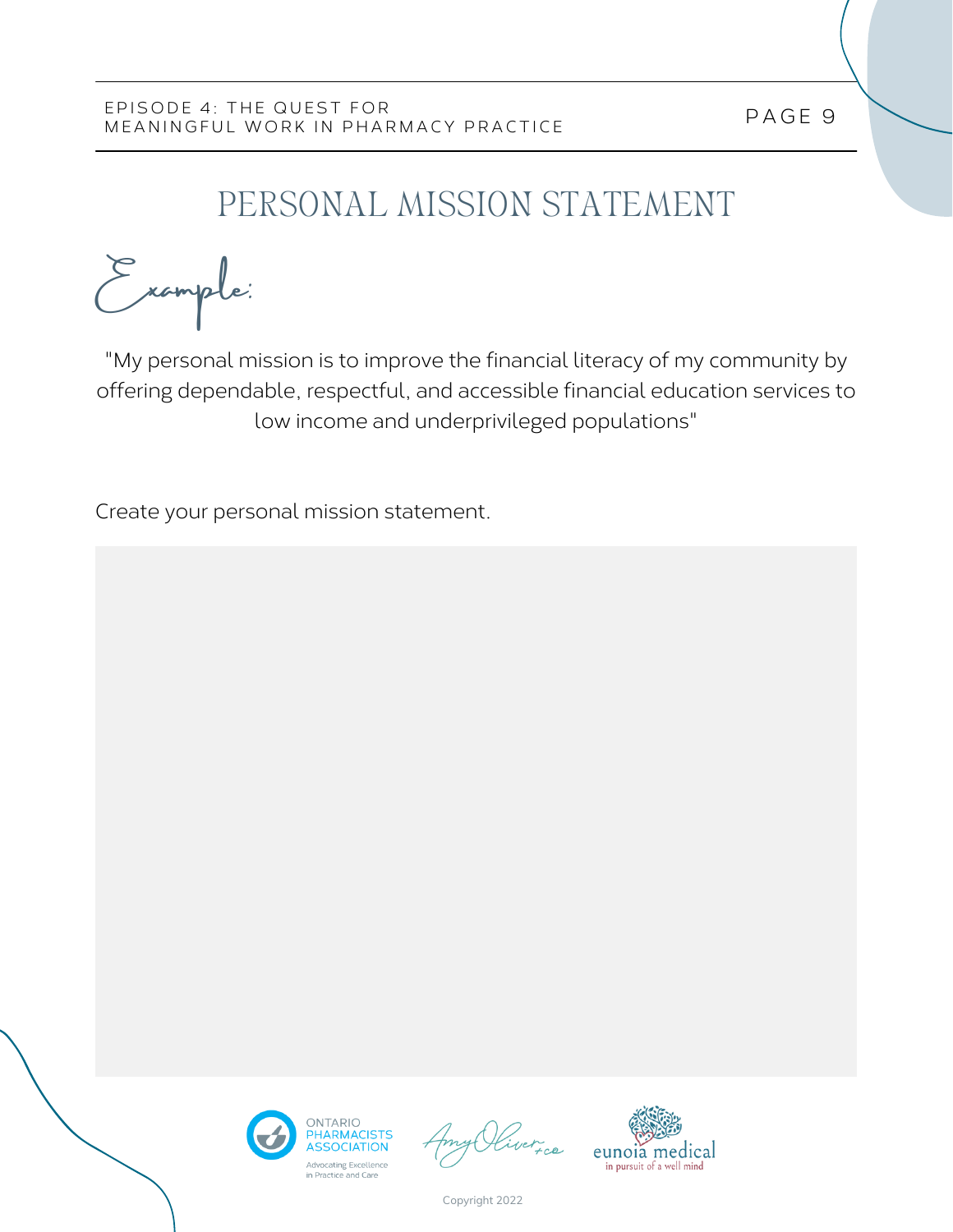Brainstorm some examples of how you can combine your personal passions with the work that you love to do? (Remember, the first rule of good brainstorming is to get ideas down on the page BEFORE you pass any judgement on them).





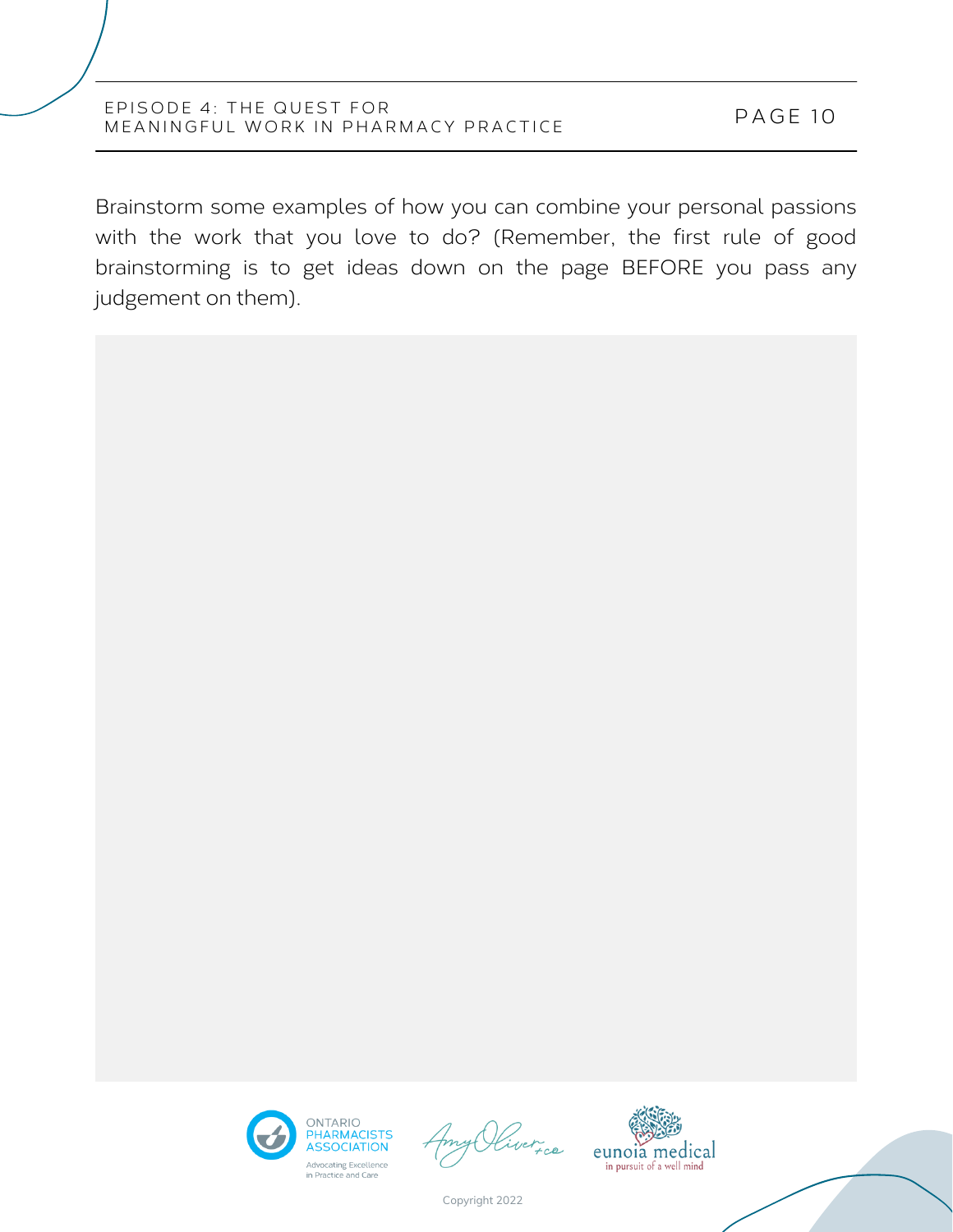## HEAD HEART & HANDS

## HEAD - "I AM MENTALLY ENGAGED IN THE WORK"

This is about appealing to the mental challenge and logic of a person. Does the person find the work challenging and can they see that putting in the mental effort in this job will be rewarding? Is their capability and intelligence matched with the role? What are the facts and data in their day-to-day role that will keep them engaged at work.

### HEART - "I AM EMOTIONALLY ENGAGED IN THE WORK"



If their heart is connected then there is an emotional connection to the work and they understand why the work is important. It aligns with their values. This can be achieved through storytelling and personal connection to the work. There may be various reasons for this heart connection, including the social aspect of working on a team, it could be the work makes a difference in someone's life.

### HANDS - "I AM ENGAGED IN DOING THE WORK"

Even if someone is mentally and emotionally engaged in the work, they may not be doing the work. There needs to be practical evidence that the work is getting done. There could be resourcing issues, timing issues, and prioritization. There could also be a gap in skill sets, or perhaps the head and heart aren't in it making it difficult to get the work done.





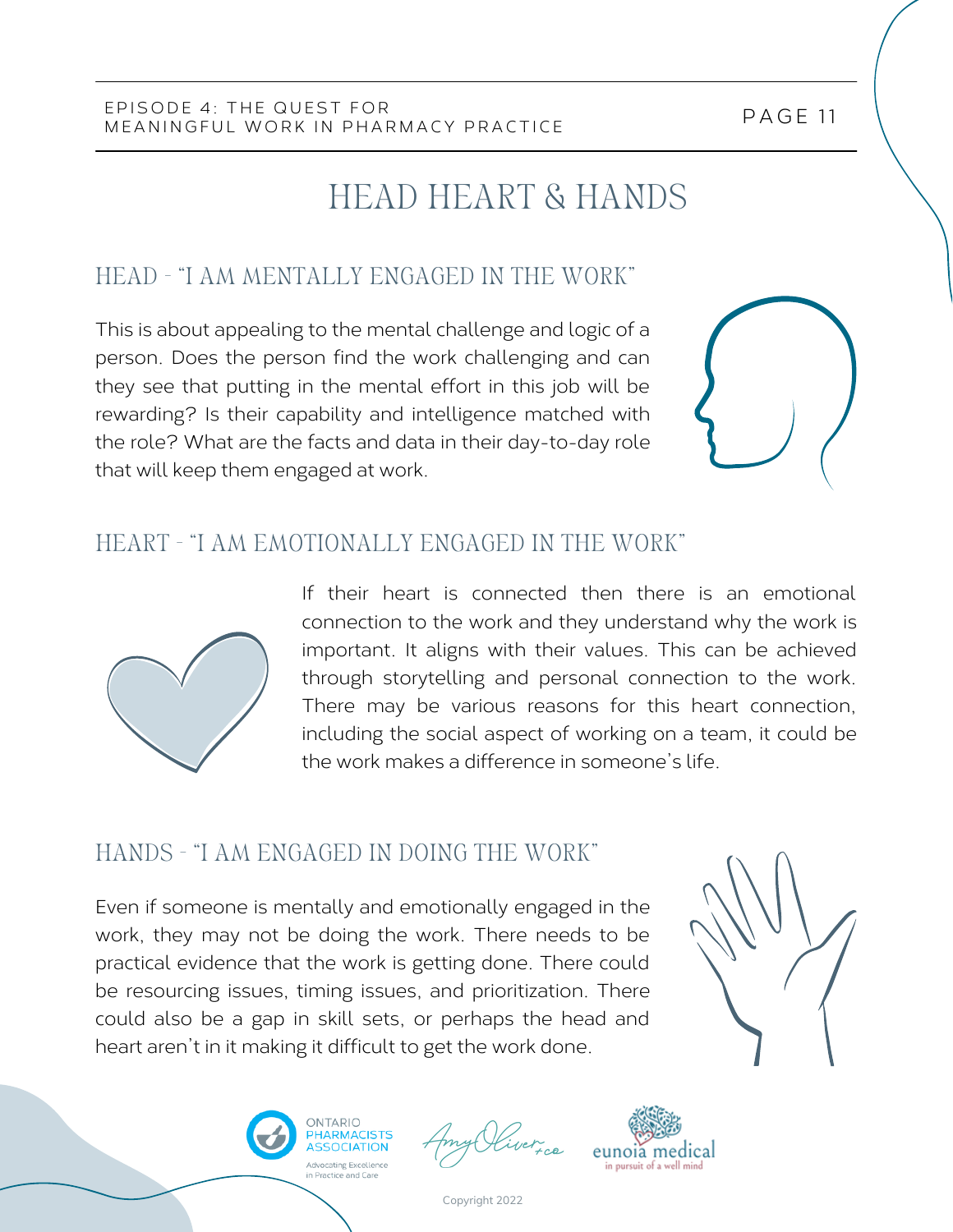# JOB CRAFTING

What does meaningful work look like to you?

On the following page you'll see a page, split into 4 quadrants.

On this page, plot everything you do in your work and include the things you don't do but wish you did.

The chart will look something like this when finished.



Now you plot – so you write down all the things you do in your work from patient care services to administrative tasks to where you work, to how you work…. And you plot them somewhere on this sheet.

Write as many things on there as you can. And remember to incorporate the things you wish you were doing by putting them in the "things I love but spend little time on" space on your sheet.



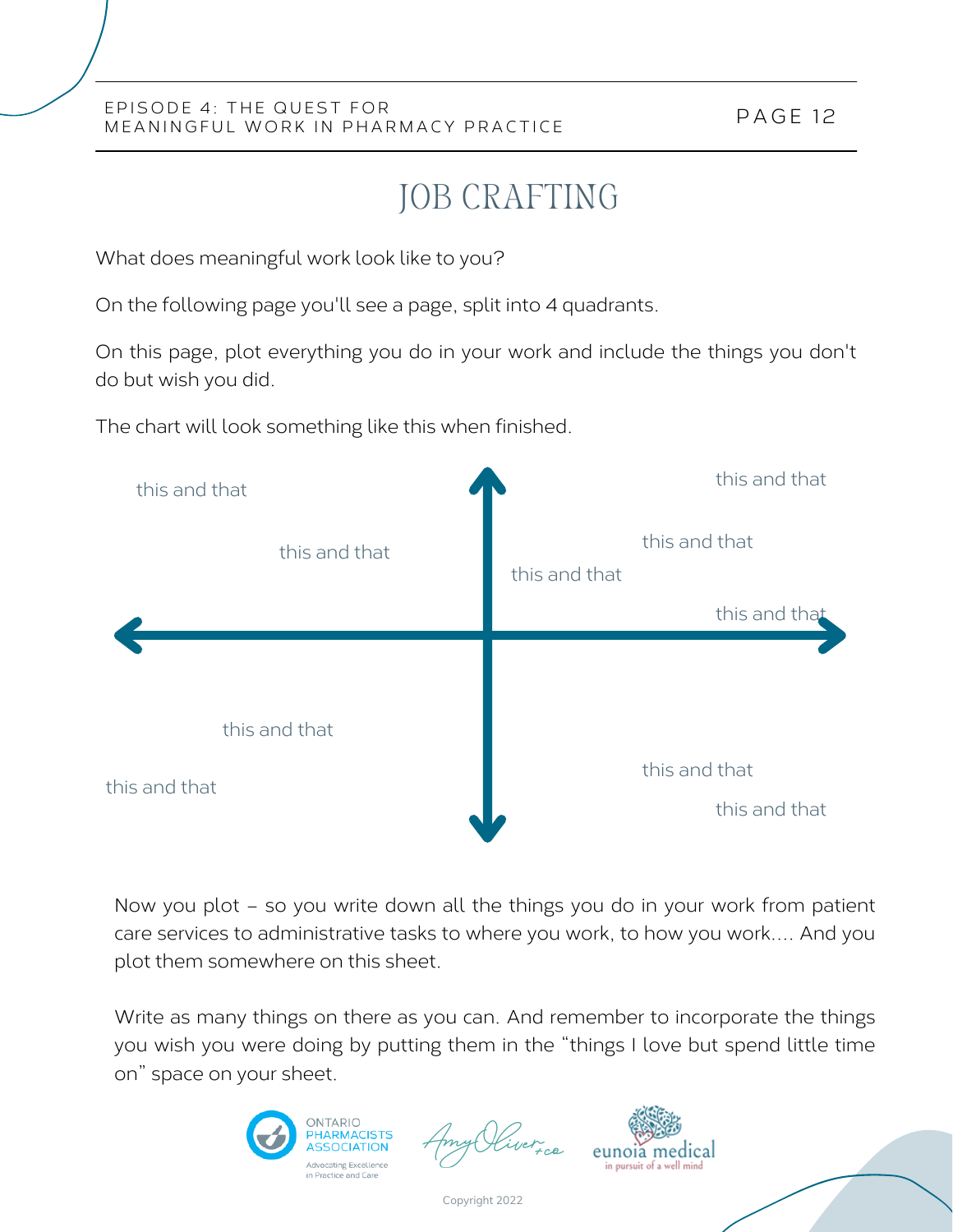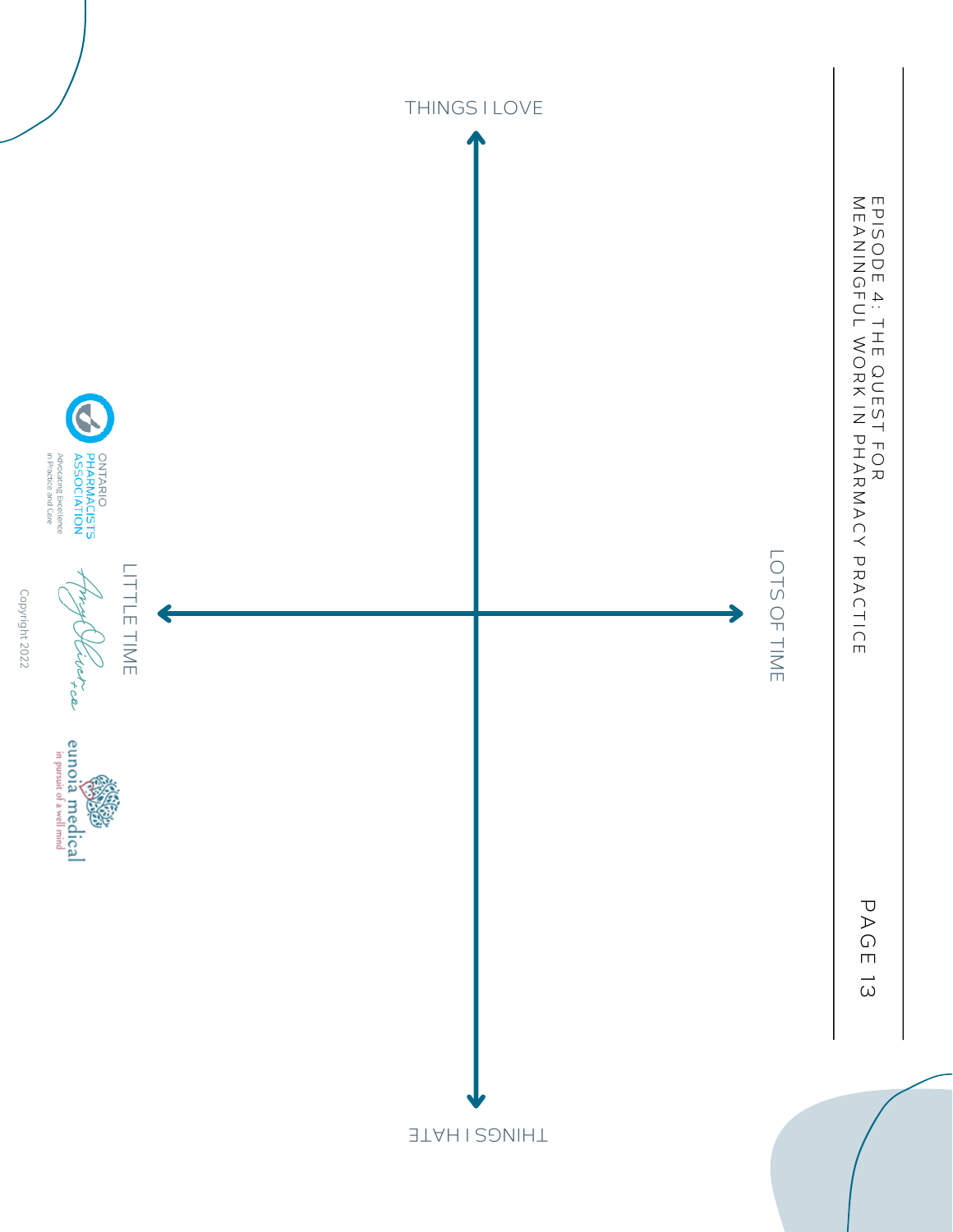Describe some of the best days you have ever had at work. What made them so great?

What were the factors that contributed to them being so great? What intentional steps can you take to do more of that?



ver ce

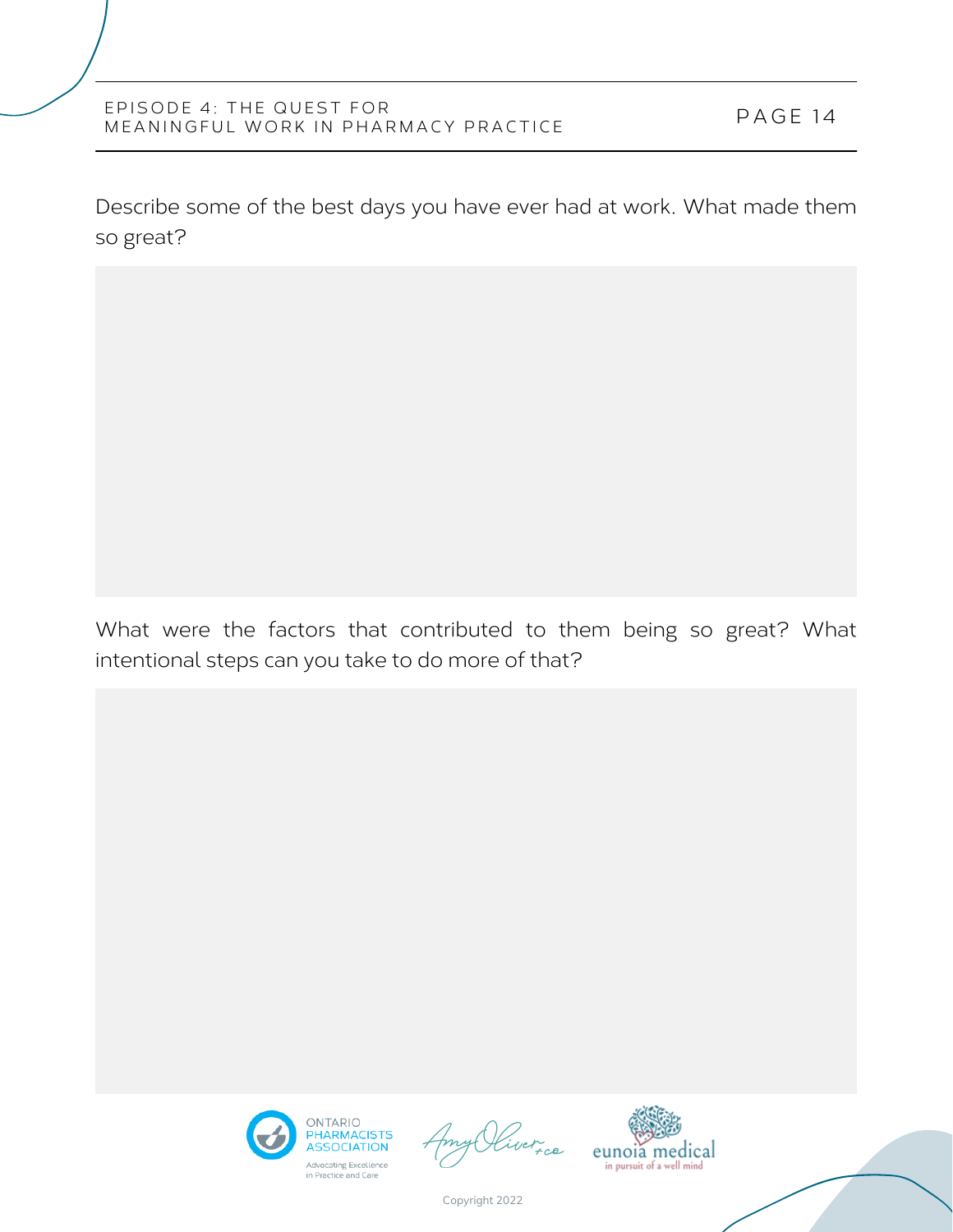# ASSUMPTIONS

When you feel worried or doubtful about making small or large changes in your work, what are you thinking ? What are the assumptions that you are making?

How can you find out if the assumptions are facts or only assumptions?





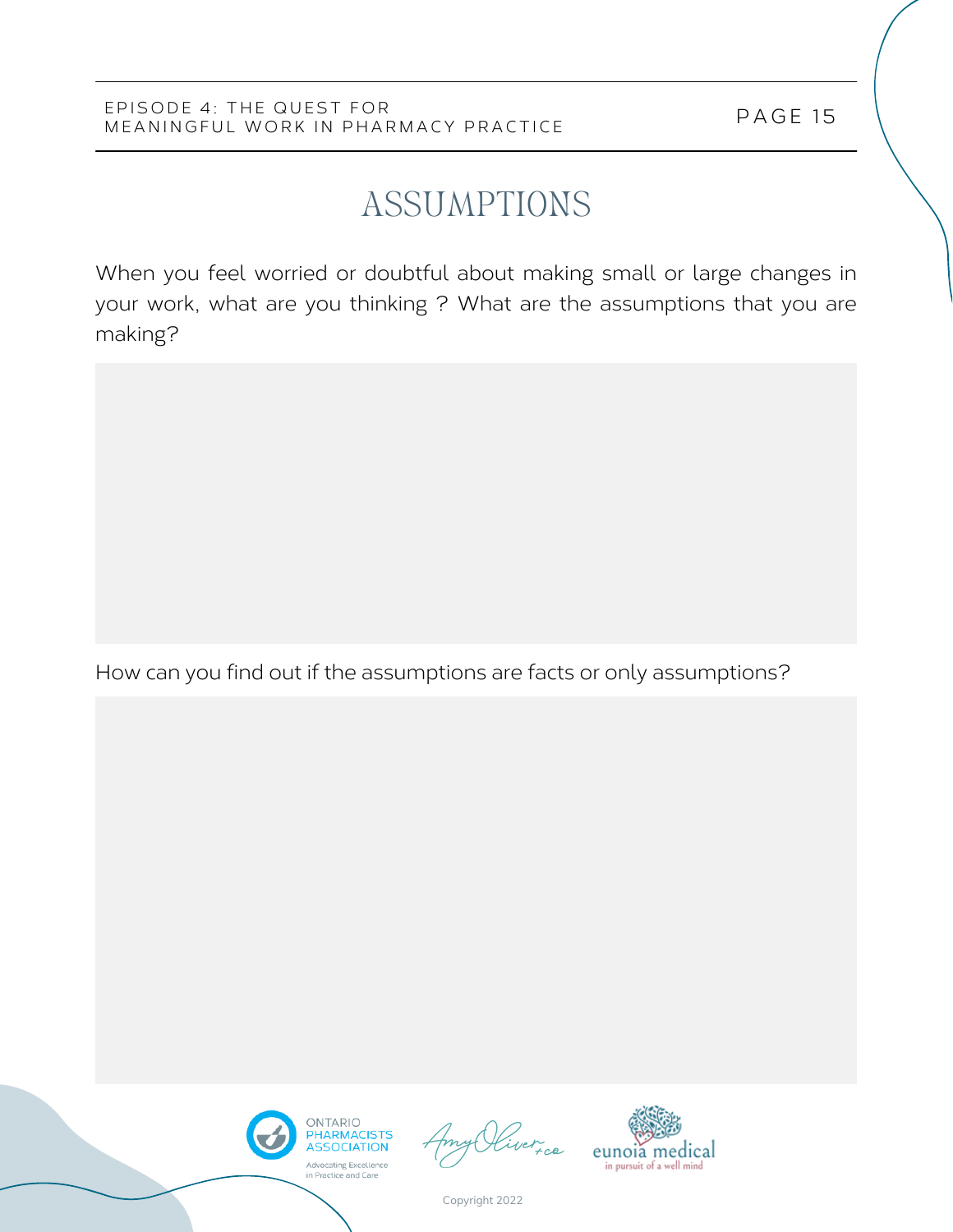PAGE 16



- TYLER KNOTT GREGSON

Describe here what meaningful work means to you.



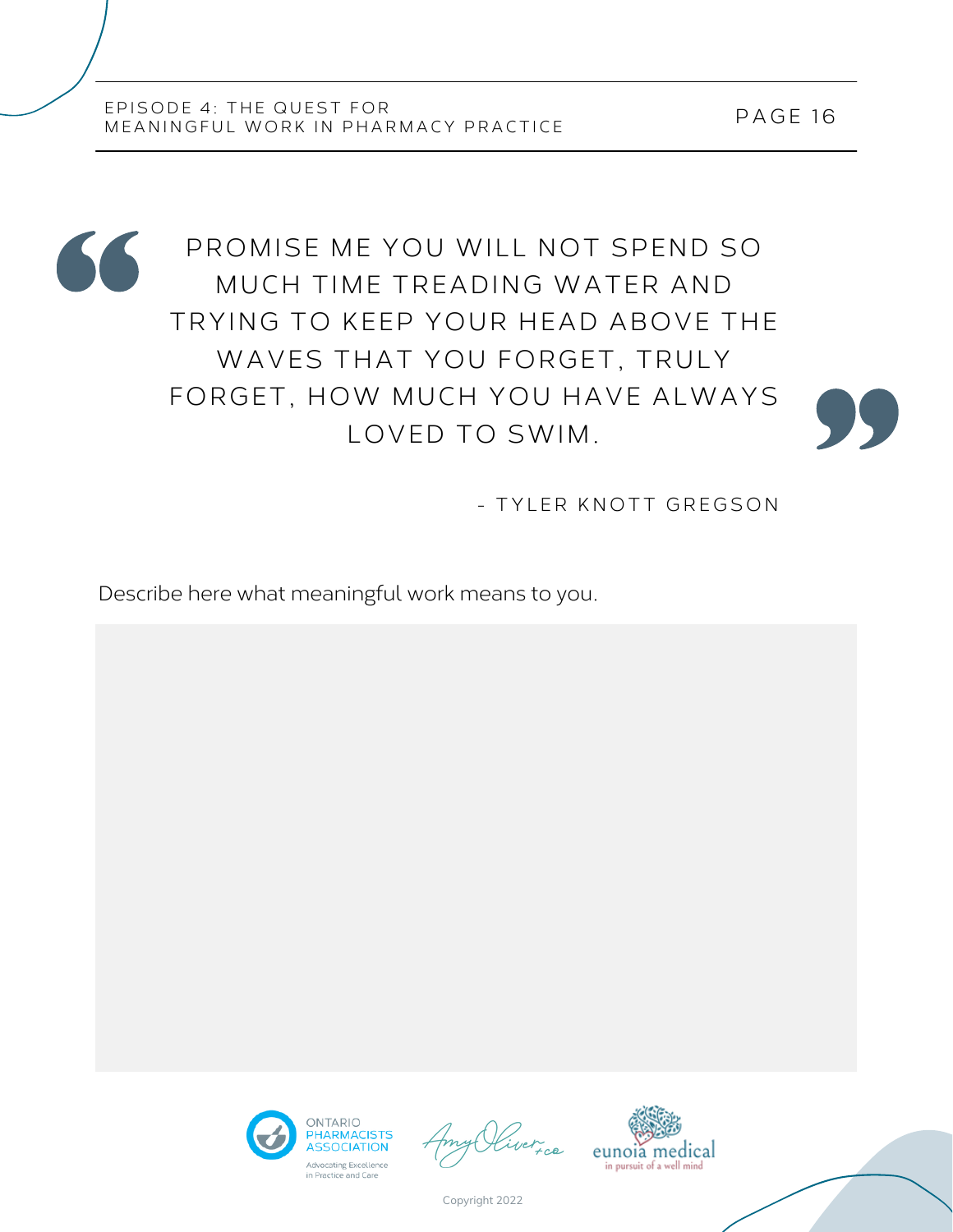Bios

### AMY OLIVER MBA, BSCPH, RPH, PMP, CLC

Amy Oliver is an experienced healthcare executive. She is president of Amy Oliver + Co, offering trusted advisory services and professional coaching to practice owners, leaders, academics, and organizations in health and social sectors.

Amy holds an MBA with a dual concentration in Organizational Leadership and Health Administration. She is a pharmacist, a Certified Leadership Coach, and a globally certified Project Management Professional. Amy holds certificates in Emotional Intelligence and Advanced Strategic Management and Leadership.

Amy has won multiple health sector and leadership awards and most recently has been selected as a member of the prestigious 2020 Governor General Canadian Leadership Conference.



CONNECT: c: 204.292.0663 e: amy@amyoliver.ca w: amyoliver.ca